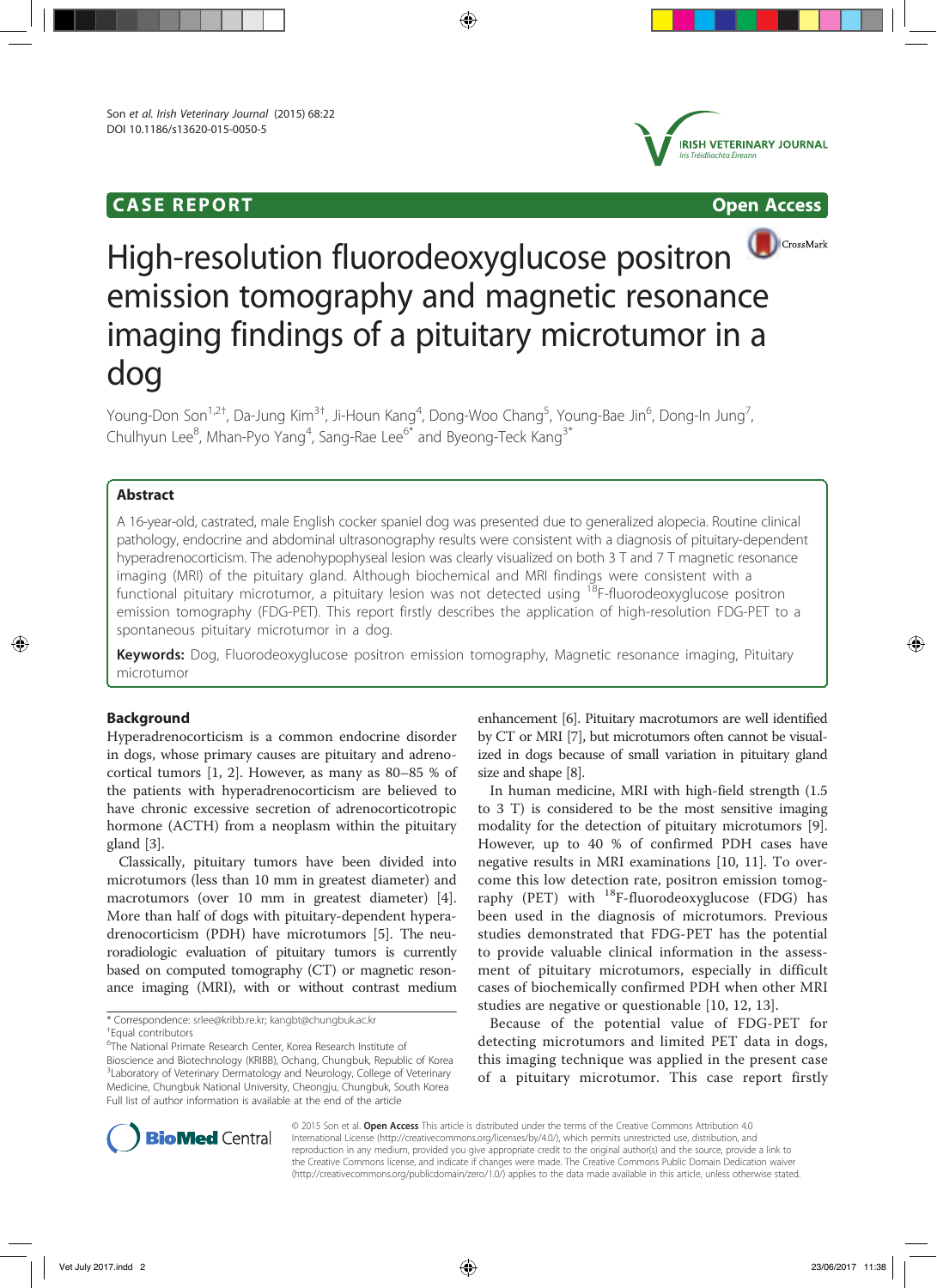demonstrates the high-resolution PET characteristics of a pituitary microtumor in a dog.

# Case presentation

# Diagnosis of PDH

A 16-year-old, castrated male English Cocker spaniel dog was presented with a 4 year history of dermatological problems such as alopecia and pruritus. Polyuria and polydipsia were not noted by the client. Physical examination revealed a distended abdomen, generalized alopecia, and seborrheic dermatitis. Increased alkaline phosphatase activity (ALP: 660 IU/L, reference range: 29–97 IU/L) was observed on the serum chemistry panel. The levels of total cholesterol (221 mg/dL, reference range: 135–270 mg/dL) and triglycerides (76 mg/dL, reference range: 21–116 mg/dL) were within the reference range. Hepatomegaly and bilateral enlarged adrenal glands of relatively equal size (left: 6.2 mm, right: 5.9 mm in thickness of the cranial poles) were identified on abdominal radiographs and ultrasonography, respectively. Because these findings suggested hyperadrenocorticism, an ACTH stimulation test and a high-dose dexamethasone suppression test (HDDST) were performed. The serum samples were obtained for the ACTH stimulation test before and 1 h after intravenous administration of 0.25 mg synthetic ACTH (Synacthen, Novartis Pharma, Basel, Switzerland); pre-ACTH cortisol concentration was 226.2 nmol/L (reference range: 14–166 nmol/L) and post-ACTH concentration was 717.3 nmol/L (reference range: 166–469 nmol/L). Serum cortisol concentration was suppressed after administration of dexamethasone (0.1 mg/ kg intravenously [IV]; Je-Il Pharm, Daegu, South Korea): pre-HDDST cortisol concentration was 69.5 nmol/L and 4-h and 8-h post-HDDST cortisol concentrations were 40 nmol/L and <27.6 nmol/L, respectively. Based on these results, a diagnosis of PDH was made.

### FDG-PET and 7 T MRI fusion imaging

To evaluate the pituitary gland region, intracranial imaging was performed using a high-resolution research tomography (HRRT)-PET and 7 T MRI fusion imaging system, with the owner's permission. Written client consent was obtained prior to examination, and this procedure was performed with the approval of our institutional review board committee. The dog was fasted for 12 h, and then injected with FDG (0.4 mCi/kg IV); the dog was kept caged for 1 h to minimize movement and ensure a stable FDG uptake. The FDG-PET scan was conducted for 30 min on the HRRT device (resolution, 2.5 mm full width at half maximum resolution in three-dimensional [3D] acquisition mode; ECAT HRRT; Siemens, Knoxville, TN, USA) under general anesthesia maintained by tiletamine/ zolazepam (8 mg/kg IV; Zoletil; Virbac, Carros, France) following medetomidine (20 μg/kg intramuscularly [IM];

Domitor; Pfizer, Seoul, South Korea) premedication. Immediately after the PET scan, the shuttle system transported the dog to 7 T-MRI scanner (Magnetom 7 T; Siemens, Berlin, Germany), and then pre- and post-contrast T1 weighted 3D magnetization-prepared rapid gradient echo images (TR: 3000 ms, TE: 2.98 ms, TI: 1100 ms, flip angle: 10°, matrix:  $192 \times 256 \times 256$ , field of view [FOV]:  $96 \times$ 128 mm2 , slab thickness: 128 mm) and transverse T2 weighted turbo spin echo images (TR: 3000 ms, TE: 72 ms, flip angle:  $60^\circ$ , matrix:  $384 \times 384$ , FOV: 100 mm, slice thickness: 1.5 mm, interslice gap: 0 mm) of the brain were obtained. To minimize personnel radiation exposure, the dog was remotely monitored in the approved holding facility during the recovery from anesthesia.

On MRI, an arcuate lesion was noted in the rightventral part of the pituitary gland. It had hypointensity on pre-contrast T1-weighted images (WI) (Figs. 1a and 2a) and hyperintensity on T2-WI (Fig. 2c). This adenohypophyseal lesion displaced the neurohypophysis in the left-dorsal direction. Pre-contrast T1- and T2-WI of the neurohypophysis showed hyperintensity (Figs. 1a and 2a) and isointensity (Fig. 2c), respectively. Following administration of gadolinium-diethylenetriamine pentaacetic acid (0.1 mmol/kg IV; Omniscan; Nycomed, Princeton, NJ, USA), signal intensity was increased uniformly in the neurohypophysis, while the adenohypophyseal lesion had no enhancement (Fig. 2b). The height of the pituitary gland was 4.16 mm and pituitary height/brain area (P/B) ratio was 0.3. These MRI findings were consistent with pituitary microtumor. The FDG uptake of the pituitary gland was not elevated on HRRT-PET scan (Fig. 1b and c). The standardized uptake value (SUV) was lower in the pituitary gland (SUV: 1.23) than in the gray matter (SUV: 3.95). The anatomical location of the pituitary gland was more precisely identified by the PET-MRI fusion images (Fig. 1c).

#### Follow-up MR scan

The dog was treated with trilostane (3 mg/kg orally [PO], twice daily [BID]; Vetoryl; Dechra, Shrewsbury, UK), and then post-ACTH cortisol concentration had been maintained between 2 and 5 μg/dL. Six months after initial MRI, a pituitary lesion was monitored by 3 T MRI scan (Achieva 3.0 T multi TX; Philips Healthcare, Best, NL) with following sequences: pre- and post-contrast T1-weighted spin echo imaging (TR: 500 ms, TE: 12 ms, flip angle: 90°, matrix: 256 × 256, FOV: 150 mm, slice thickness: 3 mm, interslice gap: 0 mm) and T2-weighted turbo spin echo imaging (TR: 4000 ms, TE: 80 ms, flip angle: 90°, matrix: 304 × 294, FOV: 130 mm, slice thickness: 3 mm, interslice gap: 0 mm). Although the height (4.67 mm) and P/B ratio (0.31) of the pituitary gland were slightly increased, other MRI findings were not different from the first MRI scan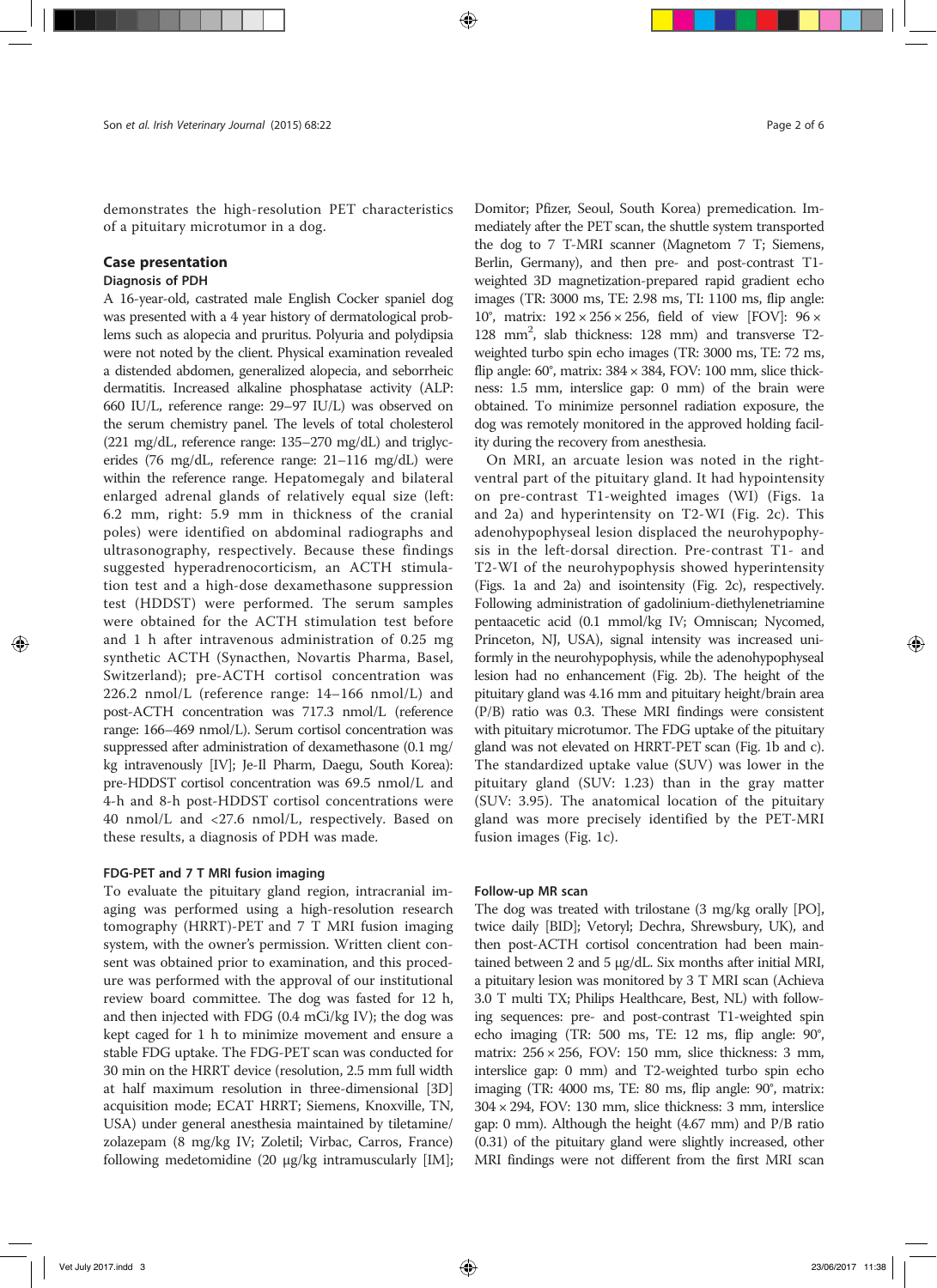

Fig. 1 FDG-PET and 7 T MRI characteristics of a canine pituitary microtumor. Transverse (1), dorsal (2), and sagittal (3) images at the level of the pituitary gland are pictured from left to right. a On pre-contrast T1-WI, the hyperintense neurohypophysis (arrow) was displaced in the left-dorsal direction by the arcuate adenohypophysis with hypointensity (arrowheads). **b** On PET images, high FDG uptake is represented by reddish to yellowish color, while low uptake is represented by bluish to greenish color. Glucose metabolism of the pituitary gland (arrowheads) was relatively lower than that of the cerebral cortex and the white matter. c The anatomical location of the pituitary gland (arrowheads) was clearly identified by combining 7 T MRI images with PET images

(Fig.  $2d-f$ ). Presently, the dog is managed well without dermatological or neurological abnormalities.

#### **Conclusions**

Typical MRI characteristics of pituitary microtumors include the displaced neurohypophysis and the adenohypophyseal lesion with hypointensity and hyperintensity on T1- and T2-WI, respectively [5, 8, 14]. Although the normal pituitary gland has a rapid contrast enhancement due to the lack of a blood–brain barrier, signal intensity of a pituitary tumor is usually low after the injection of the contrast media [14, 15]. In the present case, these features

of a pituitary microtumor were noted on MRI scans, which were performed twice with a 6 month interval. Pituitary enlargement was not identified on either of the two MRI scans, using previously reported reference intervals for height and P/B ratio (height: 3–7.5 mm; P/B ratio: ≤0.31) [16, 17]. Canine pituitary tumors are classified as adenomas, invasive adenomas, and adenocarcinomas [7, 18]. A previous MRI study demonstrated that tumor size is the only variable that determines the type of pituitary tumors in dogs [7]. In that study, adenomas were the smallest tumors; lack of contrast enhancement was observed in 10 % of adenomas. In another study, 1 year follow-up MRI of the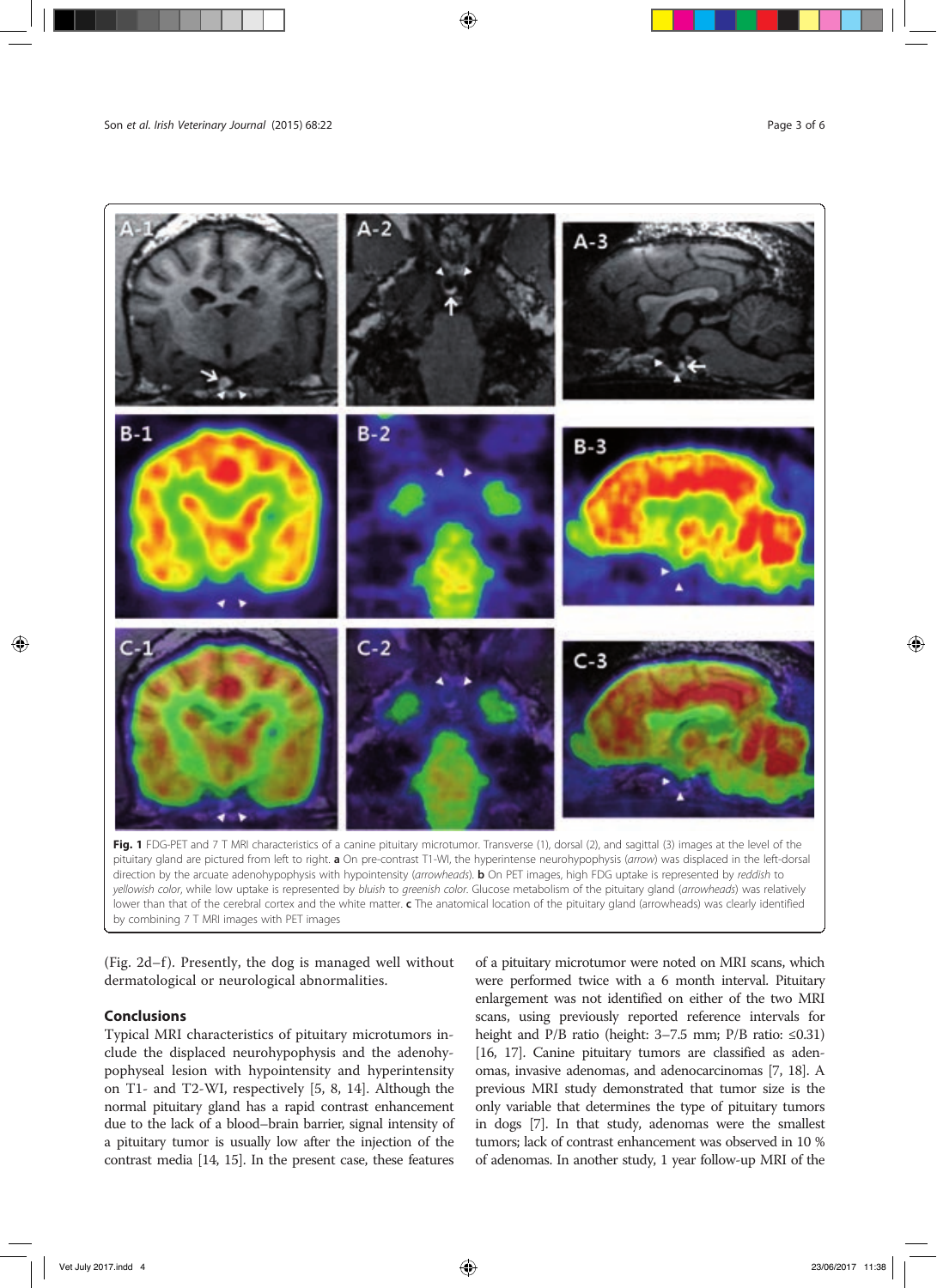

microtumor, and the hyperintense neurohypophysis (arrow). **b** Uniform contrast enhancement was observed on the neurohypophysis (arrow), while the adenohypophyseal lesion had no enhancement (arrowhead) on post-contrast T1-WI. c T2-WI revealed hyperintensity in the adenohypophyseal lesion (arrowhead) and isointensity in the neurohypophysis (arrow). At 6 month follow-up, MRI findings of the adenohypophyseal lesion (arrowhead) and the neurohypophysis (arrow) were not changed on pre- (d) and post- (e) contrast T1-WI and T2-WI (f), except for a slight increase in the size of the pituitary gland

pituitary gland showed no apparent change of tumor size in half of dogs with a visible tumor on the initial MRI scan [19]. Even though the present case had the imaging features of adenomas, the characterization of tumor type was impossible because of no histologic data.

High-field MRI is the imaging technique of choice in humans with pituitary tumors because of its superior contrast resolution. In human patients with PDH, the sensitivity of 3 T MRI in detecting pituitary microtumors is relatively higher than that of 1.5 T MRI [20]. In addition, 3 T and 7 T MRI provide good spatial and contrast resolution for the identification of clinically relevant brain anatomy in dogs [21, 22]. In the present case, the two high-field MRI scanners clearly showed a pituitary lesion because the image quality for T1- and T2-WI was comparable at 3 T and 7 T. Further investigation in a large number of dogs is needed to evaluate the usefulness of 3 T and 7 T-MRI owing to the lack of high-field MR data in the diagnosis of pituitary tumors.

Although CT and MRI have been commonly used in the diagnosis of PDH, detection of pituitary lesions still remains a problem. Pituitary tumors are detectable by

CT or MRI in less than half of humans and dogs with PDH [8, 10, 11, 15, 23]. Previously, increased FDG uptake values were noted in human cases of pituitary microtumors with no abnormal CT or MRI findings [10, 12, 13]. The ability of FDG-PET to detect pituitary macrotumors has been well recognized in human medicine, whereas the FDG-PET appearance of microtumors is controversial because of frequently observed negative findings [10, 13, 24]. In the present case, a pituitary lesion was not visualized on FDG-PET, even though MRI and biochemical characteristics were typical for a functional ACTH-secreting microtumor. Macrotumors are usually functional, locally invasive, and can grow rapidly, while microtumors are typically slow-growing and noninvasive [7]. A previous study showed that FDG uptake values are higher in pituitary macrotumors than in microtumors [13]. Additionally, it was reported that the FDG uptake values of nonfunctional pituitary tumors are higher than those of functional pituitary tumors [13, 25, 26]. Therefore, FDG uptake, shown by PET imaging, may be more directly related to tumor growth rate than hormonal secretion (functionality).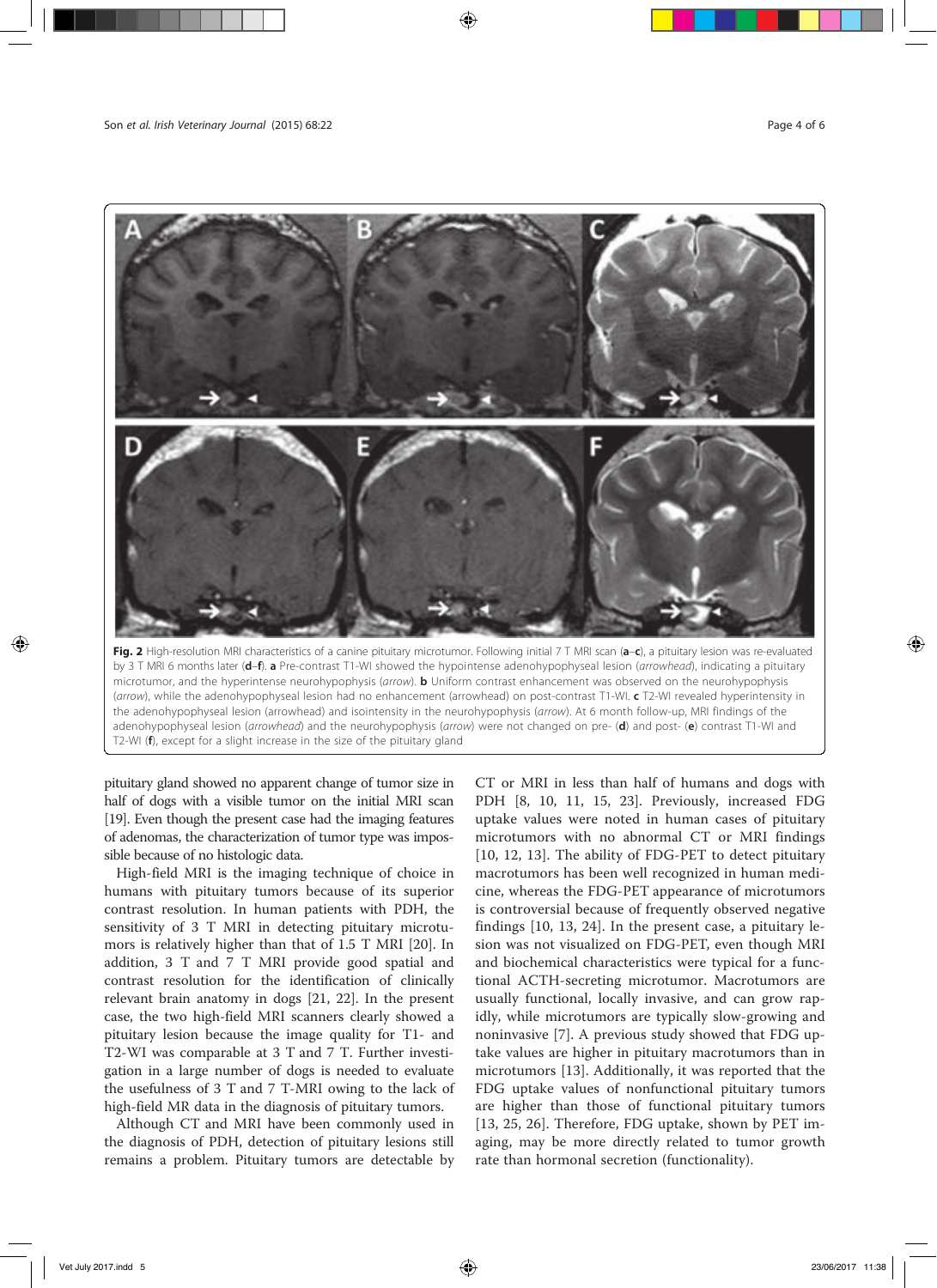The normal pituitary glands do not accumulate FDG and are not visualized by FDG-PET imaging of the human brain [27]. Among the intracranial structures of dogs, the pituitary gland has the second lowest FDG uptake; therefore, similar to the normal human pituitary gland, the normal canine pituitary gland cannot be visualized by FDG-PET imaging [28]. The detection of microtumors by commercial PET/CT is limited due to its low spatial resolution and partialvolume effect. To overcome these limitations and improve the accuracy of FDG uptake measurement in the pituitary gland, an HRRT-PET and 7 T MRI fusion imaging system was used for the evaluation of this case. 7 T MRI clearly visualized the pituitary lesion, whereas FDG uptake was not detected using PET. Therefore, FDG-PET did not enhance the diagnostic utility of 7 T MRI in the present case. However, negative findings could be observed in pituitary microtumors and FDG-PET was applied in only one case of pituitary microtumor in a dog. Additionally, the routine use of PET-MRI fusion imaging in PDH cases is difficult presently, because of no defined consensus on the interpretation of FDG uptake for the pituitary gland in veterinary medicine. Therefore, further investigation of this imaging technique is necessary in dogs with PDH, especially in CT or MRI negative cases.

#### Abbreviations

ACTH: Adrenocorticotropic hormone; CT: Computed tomography; FDG: 18F-fluorodeoxyglucose; FOV: Field of view; HDDST: High-dose dexamethasone suppression test; HRRT: High-resolution research tomography; MRI: Magnetic resonance imaging; PDH: Pituitary-dependent hyperadrenocorticism; PET: Positron emission tomography; SUV: Standardized uptake value; WI: Weighted images.

#### Competing interests

The authors declare that they have no competing interests.

#### Authors' contributions

YD and DJ drafted the manuscript together and contributed equally to this work. YD, YB, and C performed the diagnostic imaging and data analysis. DJ and DW were involved in case management, including diagnosis and treatment of the dog. DI, JH, and MP participated in the analysis and interpretation of the data, and revised the manuscript. BT and SR supervised the care of the dog and the preparation of the manuscript. All authors read and approved the final manuscript.

#### Acknowledgements

This research was supported by Basic Science Research Program through the National Research Foundation of Korea (NRF) funded by the Ministry of Science, ICT & Future Planning (NRF-2014R1A1A1036387) and by the Gachon University research fund of 2014 (GCU-2014-0134).

#### Author details

<sup>1</sup>Neuroscience Research Institute, Gachon University, Incheon, South Korea. <sup>2</sup>Department of Biomedical Engineering, College of Health Science, Gachon University, Incheon, South Korea. <sup>3</sup> Laboratory of Veterinary Dermatology and Neurology, College of Veterinary Medicine, Chungbuk National University, Cheongju, Chungbuk, South Korea. <sup>4</sup> Laboratory of Veterinary Internal Medicine, College of Veterinary Medicine, Chungbuk National University, Cheongju, Chungbuk, South Korea. <sup>5</sup>Laboratory of Veterinary Radiology, College of Veterinary Medicine, Chungbuk National University, Cheongju, Chungbuk, South Korea. <sup>6</sup>The National Primate Research Center, Korea Research Institute of Bioscience and Biotechnology (KRIBB), Ochang, Chungbuk, Republic of Korea. <sup>7</sup>Institute of Animal Medicine, Gyeongsang National University, Jinju, South Korea. <sup>8</sup>Center of Magnetic Resonance

Research, Korea Basic Science Institute, Ochang, Chungbuk, Republic of Korea.

Received: 13 December 2014 Accepted: 14 September 2015 Published online: 23 September 2015

#### References

- 1. Kooistra HS, Galac S. Recent advances in the diagnosis of Cushing's syndrome in dogs. Vet Clin North Am Small Anim Pract. 2010;40:259–67.
- 2. Peterson ME. Diagnosis of hyperadrenocorticism in dogs. Clin Tech Small Anim Pract. 2007;22:2–11.
- 3. Behrend EN. Canine hyperadrenocorticism. In: Feldman EC, Nelson RW, Reusch C, Scott-Moncrieff JC, editors. Canine and feline endocrinology and reproduction. 4th ed. St. Louis: Elsevier; 2014. p. 377–451.
- 4. Théon AP, Feldman EC. Megavoltage irradiation of pituitary macrotumors in dogs with neurologic signs. J Am Vet Med Assoc. 1998;213:225–31.
- 5. Taoda T, Hara Y, Masuda H, Teshima T, Nezu Y, Teramoto A, et al. Magnetic resonance imaging assessment of pituitary posterior lobe displacement in dogs with pituitary-dependent hyperadrenocorticism. J Vet Med Sci. 2011;73:725–31.
- 6. van der Vlugt-Meijer RH, Voorhout G, Meij BP. Imaging of the pituitary gland in dogs with pituitary-dependent hyperadrenocorticism. Mol Cell Endocrinol. 2002;197:81–7.
- 7. Pollard RE, Reilly CM, Uerling MR, Wood FD, Feldman EC. Cross-sectional imaging characteristics of pituitary adenomas, invasive adenomas and adenocarcinomas in dogs: 33 cases (1988–2006). J Vet Intern Med. 2010;24:160–5.
- 8. Auriemma E, Barthez PY, van der Vlugt-Meijer RH, Voorhout G, Meij BP. Computed tomography and low-field magnetic resonance imaging of the pituitary gland in dogs with pituitary-dependent hyperadrenocorticism: 11 cases (2001–2003). J Am Vet Med Assoc. 2009;235:409–14.
- 9. Chaudhary V, Bano S. Imaging of the pituitary: Recent advances. Indian J Endocrinol Metab. 2011;15 Suppl 3:216–23.
- 10. Alzahrani AS, Farhat R, Al-Arifi A, Al-Kahtani N, Kanaan I, Abouzied M. The diagnostic value of fused positron emission tomography/computed tomography in the localization of adrenocorticotropin-secreting pituitary adenoma in Cushing's disease. Pituitary. 2009;12:309–14.
- 11. Escourolle H, Abecassis JP, Bertagna X, Guilhaume B, Pariente D, Derome P, et al. Comparison of computerized tomography and magnetic resonance imaging for the examination of the pituitary gland in patients with Cushing's disease. Clin Endocrinol. 1993;39:307–13.
- 12. De Souza B, Brunetti A, Fulham MJ, Brooks RA, DeMichele D, Cook P, et al. Pituitary microadenomas: a PET study. Radiology. 1990;177:39–44.
- 13. Seok H, Lee EY, Choe EY, Yang WI, Kim JY, Shin DY, et al. Analysis of 18 F-fluorodeoxyglucose positron emission tomography findings in patients with pituitary lesions. Korean J Intern Med. 2013;28:81–8.
- 14. Bonneville JF, Bonneville F, Cattin F. Magnetic resonance imaging of pituitary adenomas. Eur Radiol. 2005;15:543–8.
- 15. Bertoy EH, Feldman EC, Nelson RW, Duesberg CA, Kass PH, Reid MH, et al. Magnetic resonance imaging of the brain in dogs with recently diagnosed but untreated pituitary-dependent hyperadrenocorticism. J Am Vet Med Assoc. 1995;206:651–6.
- 16. Kippenes H, Gavin PR, Kraft SL, Sande RD, Tucker RL. Mensuration of the normal pituitary gland from magnetic resonance images in 96 dogs. Vet Radiol Ultrasound. 2001;42:130–3.
- 17. Kooistra HS, Voorhout G, Mol JA, Rijnberk A. Correlation between impairment of glucocorticoid feedback and the size of the pituitary gland in dogs with pituitary-dependent hyperadrenocorticism. J Endocrinol. 1997;152:387–94.
- 18. Nelson RW, Ihle SL, Feldman EC. Pituitary macroadenomas and macroadenocarcinomas in dogs treated with mitotane for pituitarydependent hyperadrenocorticism: 13 cases (1981–1986). J Am Vet Med Assoc. 1989;194:1612–7.
- 19. Bertoy EH, Feldman EC, Nelson RW, Dublin AB, Reid MH, Feldman MS. One-year follow-up evaluation of magnetic resonance imaging of the brain in dogs with pituitary-dependent hyperadrenocorticism. J Am Vet Med Assoc. 1996;208:1268–73.
- 20. Kim LJ, Lekovic GP, White WL, Karis J. Preliminary experience with 3-Tesla MRI and Cushing's disease. Skull Base. 2007;17:273–7.
- 21. Kang BT, Ko KJ, Jang DP, Han JY, Lim CY, Park C, et al. Magnetic resonance imaging of the canine brain at 7 T. Vet Radiol Ultrasound. 2009;50:615–21.